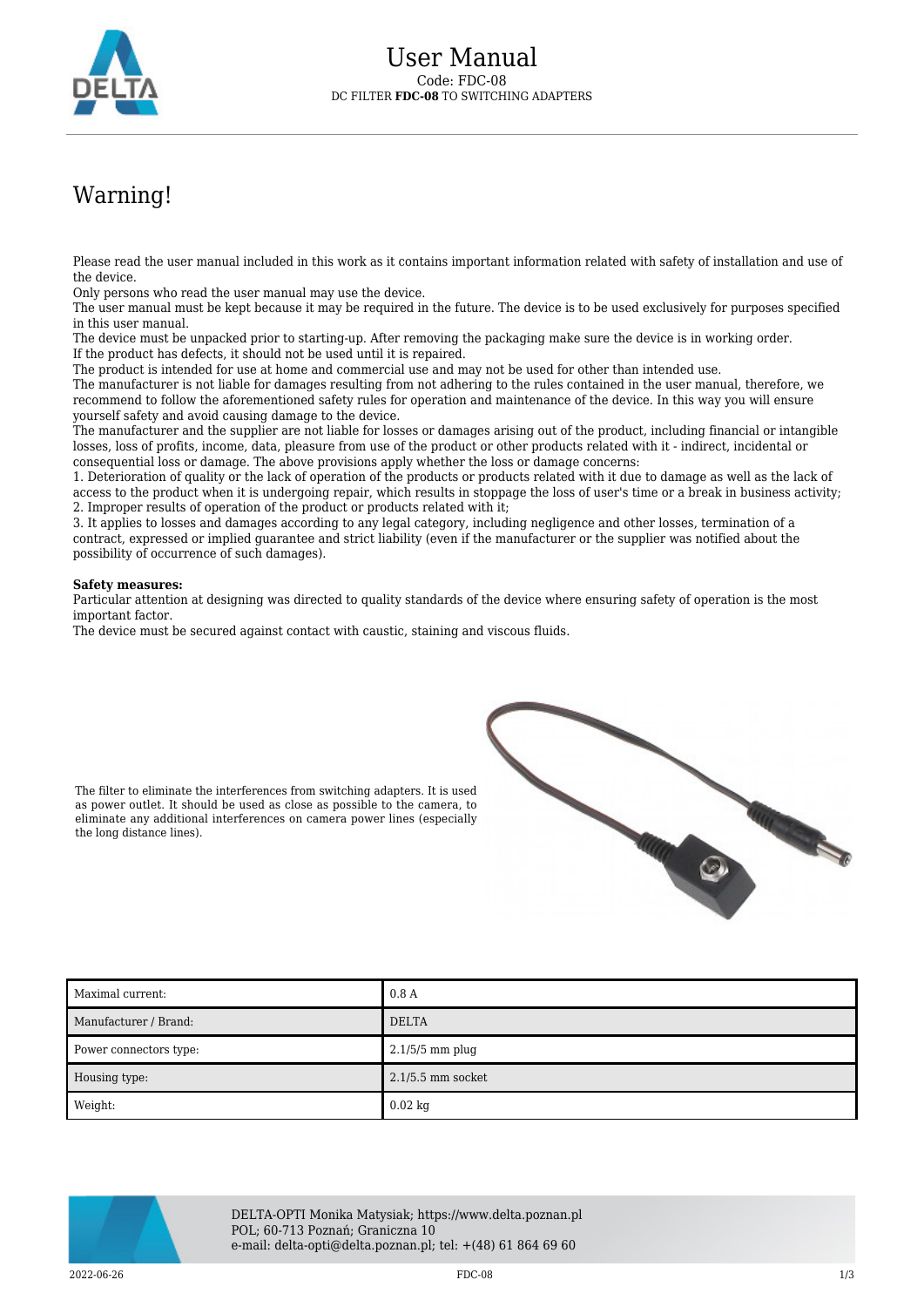

| Dimensions: | 26 x 21 x 16 mm |
|-------------|-----------------|
| Guarantee:  | 3 years         |



The typical interferences from switching adaptor visible on the image:



The same image after using the FDC-08 filter:



DELTA-OPTI Monika Matysiak; https://www.delta.poznan.pl POL; 60-713 Poznań; Graniczna 10 e-mail: delta-opti@delta.poznan.pl; tel: +(48) 61 864 69 60